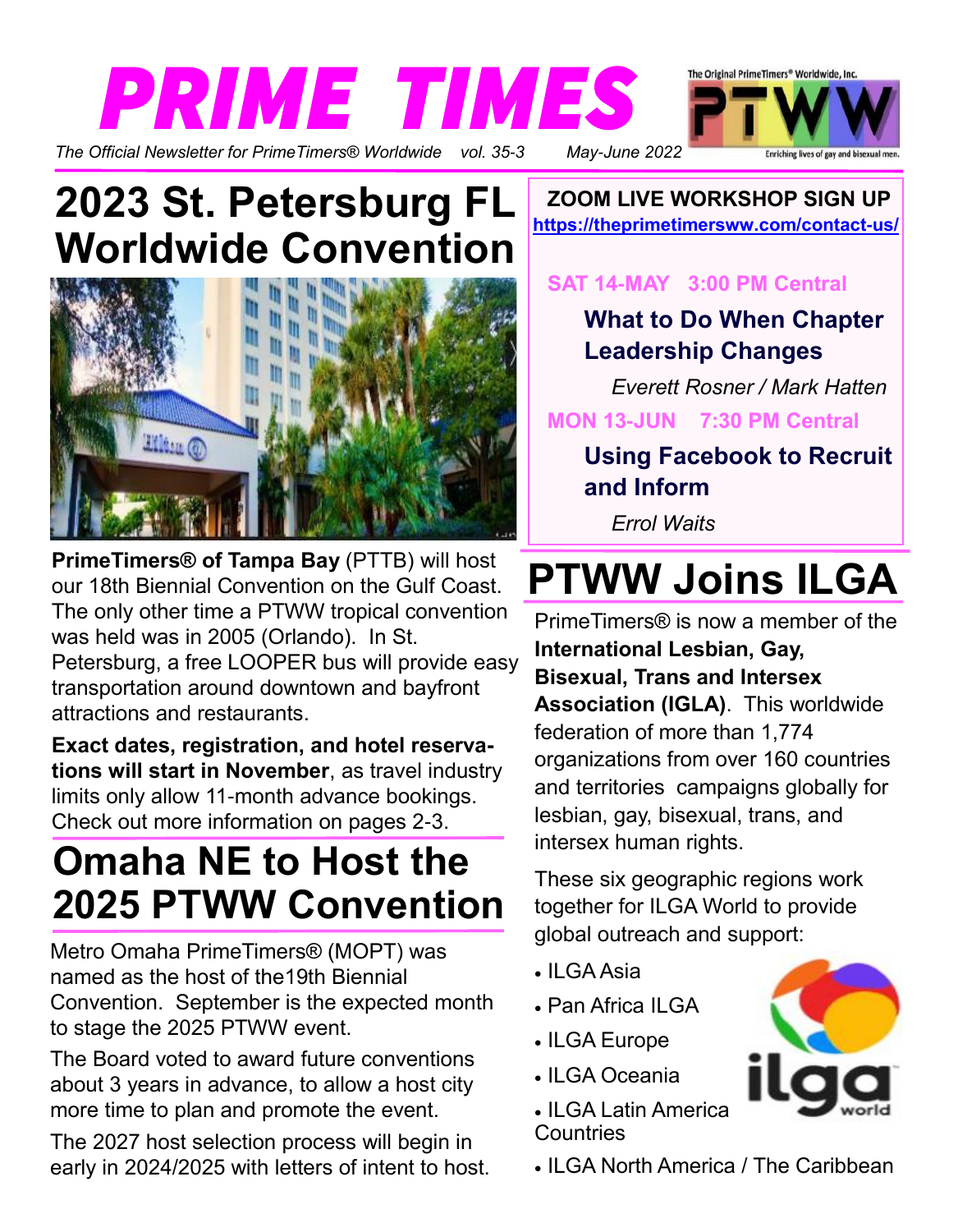# **2023 St. Petersburg Biennial Convention**

### **Where is St. Pete?**

St. Peterburg is the peninsula on the west side of Tampa Bay and the east side of the Clearwater cities of the Gulf Coast. However, St. Peterburg has its own Gulf beaches accessed by a new, direct Sunrunner bus service from Downtown St. Pete.



### **How do I get there?**

Two airports serve the Tampa Bay area. **TPA** is Tampa International Airport, with service by most US and European airlines.

**PIE** is the St. Pete/Clearwater Airport with Allegiant Airlines as the primary carrier.

The Pinellas County Visitors Bureau will have welcome desks at both airports to help guide PrimeTimers® to shuttles and ground transportation.

**Interstate 75** connects to the north states and south Florida, with Interstate 4 routing down via Orlando from the I-95 corridor.

### **When is it held?**

#### **October** Tu We **Su** Mo **Sa** Th Fr 1 2 3 5  $\overline{7}$ 4 6  $14$ 8  $10<sup>1</sup>$ 11 12 13

The first week in October is the planned event, with a weekend before and the long weekend after to allow for extended Monday 9-OCT holidays of US' Indigenous People's Day and Canada's Thanksgiving. Discounted hotel rooms are available 3 days before and 3 days after the PTWW Convention.

### **What Chapter Workshops are there?**



Chapter Membership Chapter Newsletters Development

Chapter Finances & Management

Chapter Websites

Chapter Leaders & **Change** 

Regional Meetings –

Mountain/Pacific, Central, Northeast, and Southeast

Chapters' input at the President's Roundtable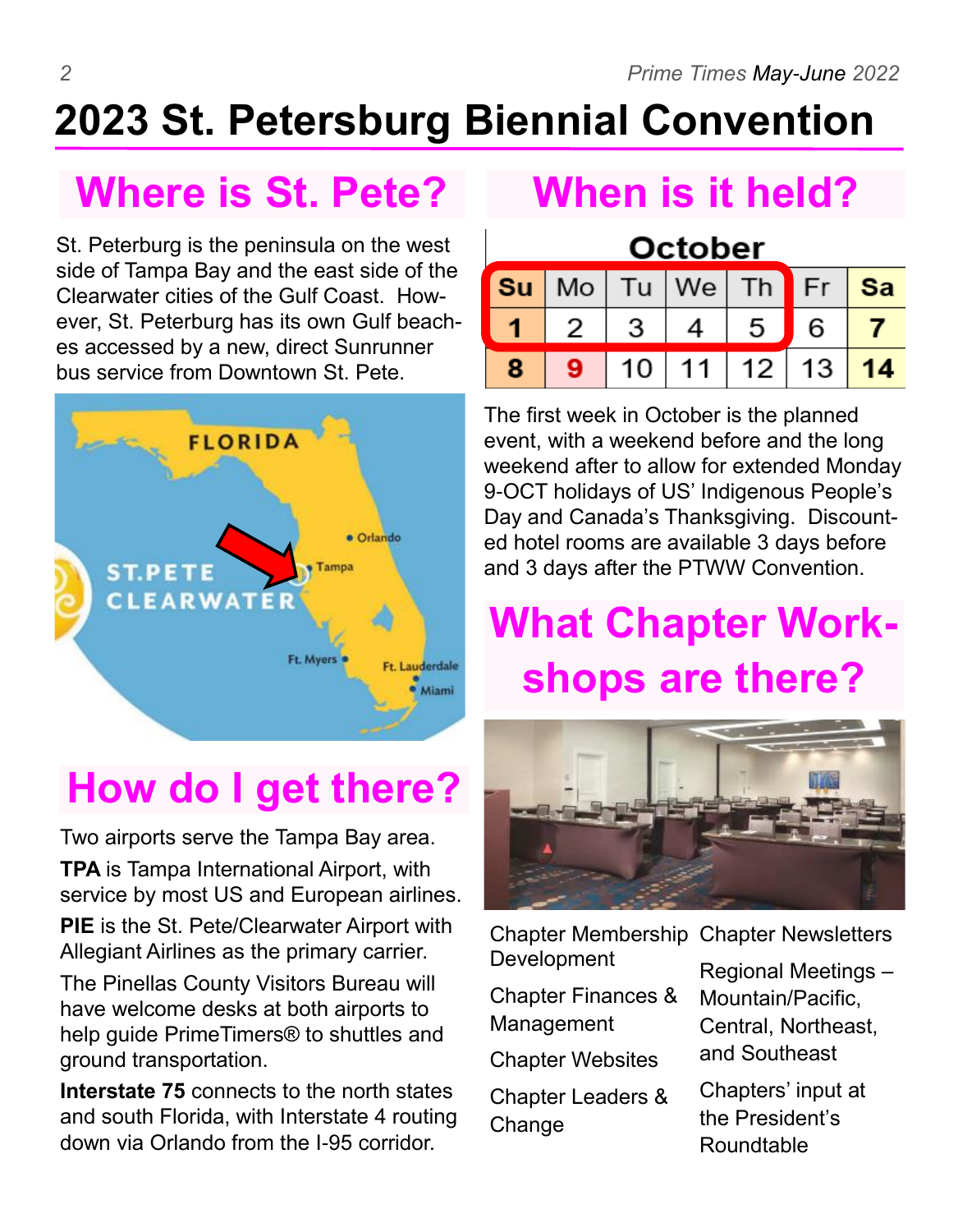# **Events, Happenings, and Sightseeing**

### **Onsite at the Hotel**

Outdoors heated swimming pool from 6:00 AM until 10:00 PM

Chair volleyball (2 courts in the Grand Ballroom) - multiple sessions

Train dominoes and Speakeasy every evening in the Grand Ballroom



Party Bridge and Woody Baldwin Memorial Bridge Tournament (Tangerine Restaurant) Starbuck's 6:00 AM until 5:00 PM (breakfast and lunch)

The Dali Bar is open in the evenings.

# **Personal Learning**

BSCI Sexual Health Men's Health – general 101 and 202 Choosing Solo Housing & Care Residence Personal Finance & Security Tips for Mobility & Access Local St. Petersburg/Tampa Bay history



# **Half-Day Options**

St. Pete's Pier and Tower Pavilion with three Restaurants jutting into Tampa Bay

Tarpon Springs FL Dolphin Cruise and lunch at a Greek Restaurant (4+ hours)

Beachside covered pavilion picnic at Ft. Desoto State Park, view of Skyway Bridge



Art Aficionados – Dali, James, and Chihuly Museums with on-your-own lunch nearby.

Tropics & Greenery – Botanical Gardens and Sunken Gardens, with on-your-own lunch at Carrabba's or Panera.

### **After Glow**

A day trip across the iconic Skyway Bridge to Ringling Circus and Art Museums, lunch with the Sarasota PrimeTimers® Chapter.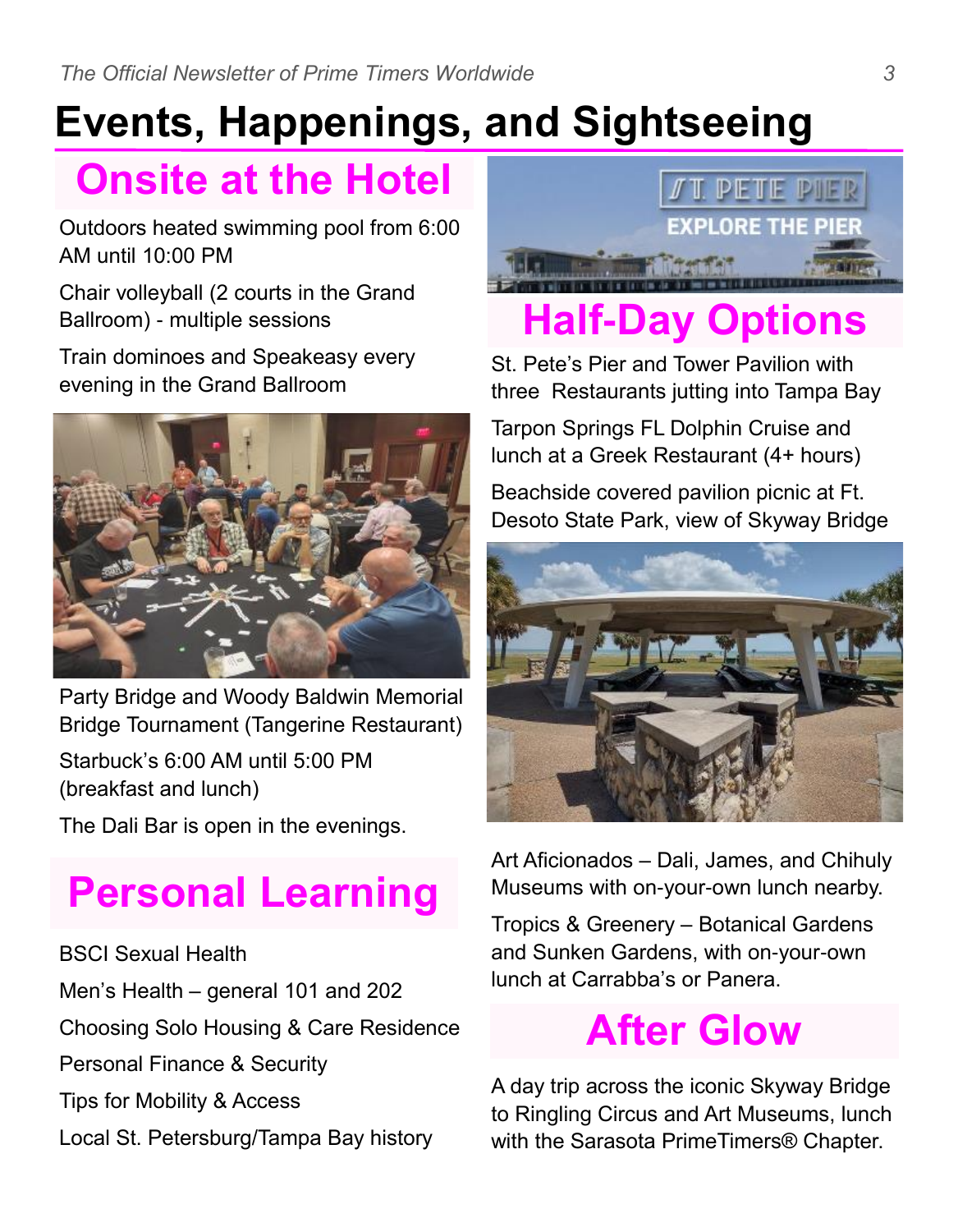## **Chapter Visits Back On Track for Spring and Summer 2022, with Tentative Plans**

#### **PTWW Board Members**

are boosted and traveling to Local Chapters that are opening up activities and looking to reconnect with nearby PrimeTimers®.

Here are chapter updates that Mark discovered in "your neighborhood."

#### **Columbia/Jeff. City MO**

With 17 members, 9 men attended a dinner to talk about using Facebook as a recruiting tool. A possible "meet-in-the-middle" speaking event" is being planned for these Mid-MO PrimeTimers® on I-70.

#### **Kansas City MO**

A casual Saturday coffee meeting of 16 PTKC leaders opened up ideas of hosting a mini-regional weekend event for Prime-Timers® driving along via I-35, I-29, and I-70.

#### **Oklahoma City OK**

The Sunday Board meeting and weekly Tuesday lunch for 28 men at The Anchor & Ingrid's showed the camaraderie of

Central OK PrimeTimers® after losing its iconic venue of The Habana Inn. The Inn rebadged and changed policies which are impacting planning for its 25th Labor Day Weekend, now set for 2023.

#### **St. Louis MO**

Working lunch with PTSL leaders to talk about inperson events and success of their Zoom events for board meetings, discussion groups, online games like Boggle, Trivia Bingo and more during the pandemic.

#### **Sarasota FL**

Short lunch with Jerry, Bill, and Michael Stone to introduce the 2023 convention in St. Petersburg.

#### **Tampa/St. Petersburg FL**

With six events over five days, 135 PTTB learned more about the 2023 Convention and the volunteer support needed to make it great!

#### **Tulsa OK**

The monthly TAPT Board meeting opened with a group reading and commitment of purpose and privacy. Pride-related activities were a priority.

### **Wichita KS**

WPT's monthly potluck had 32 men enjoying tasty dishes while listening to a local TV anchor talk about his victory over addiction and self-defeating behavior as a black journalist working in CO, OK, & TX.

**MAY**—Mark *(in-progress)*  **Santa Barbara CA Las Vegas NV Palm Springs CA San Antonio TX**

**JUNE** *- Everett*  **Washington DC** Anniversary (see page 9)  **Rehoboth Beach DE**

New chapter forming!

### **Charleston WV**

Reorganizing

### **JUNE -** *Charles*  **Toronto ON Hamilton ON Ottawa/Outaouis ON**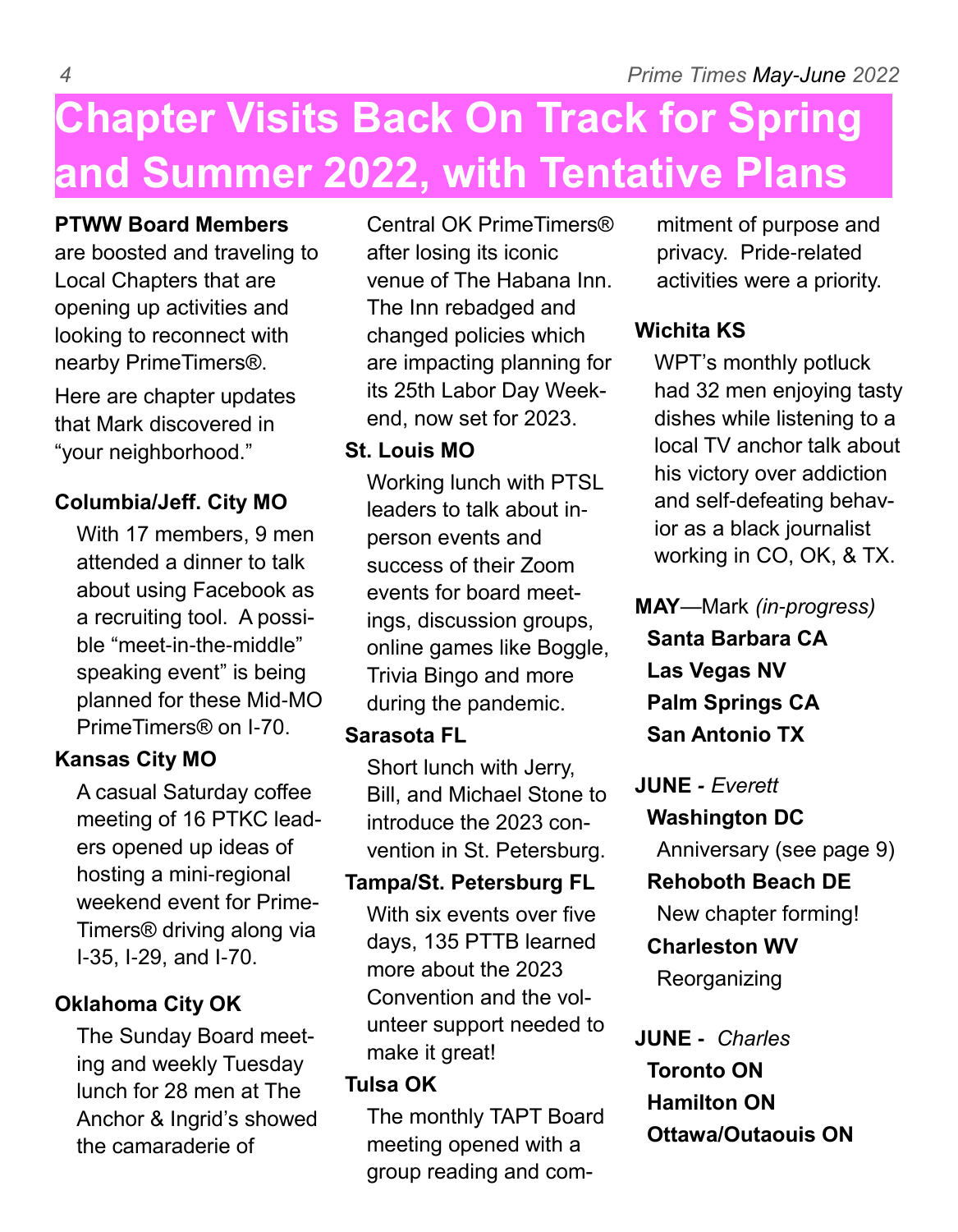# **Newsletters Need Articles, Features**

Send educational, how-to and "Lessons Learned" stories to *Prime Times* and share with all Chapters. These upcoming issues will feature front page topics:

#### **JUL-AUG**

 **The Founding of PrimeTimers® 1987 SEP-OCT**

 **Boston Chapter 35th Anniversary NOV-DEC**

 **2023 Convention Registration Opens**

### **PrimeTimers® Worldwide Leadership Team**

#### **BOARD OF DIRECTORS and OFFICERS**

#### **Directors-at-Large for EACH TIME ZONE**

 **Mountain/Pacific** *- vacant ptww-info@primetimersww.com* **North/East** *- Charles Koehler (acting) ptww.atlarge2.org@gmail.com* **Central -** *Glenn Bottomly - Minnesota ptww.atlarge3.org@gmail.com* **South/East** *- Everett Rosner - Florida ptww.atlarge4.org@gmail.com*

#### **PTWW OPERATIONS TEAM 2022-2023**

 **Newsletter Editor**

 *Adrian Liau - Illinois newsletter.primetimesww@gmail.com*  **Hosted Chapter Websites** 

 *Brian Minnette - Texas ptwwwebtigers@primetimersww.com*  **Facebook Administrator**

 *Errol Waits - Nebraska ptww.facebook@primetimersww.com*

 *Sam Powell - South Carolina ptww-iguys@primetimersww.com* **Treasurer** *Walt Donges - Montana*

**Chair, Independent Chapter**

 *ptww.treasurer.org@gmail.com*

#### **Secretary**

 *Carll Cole - Tennessee ptww.secretary.org@gmail.com*

#### **Vice President**

*Charles Koehler - Missouri ptww.vicepresident.org@gmail.com*

#### **President**

*Mark Hatten - Texas ptww-info@primetimersww.com*

#### **DIRECTORS EMERITUS**

 *Michael Stone - Florida ptww.emeritus.michael.org@gmail.com Richard Tobiason - Michigan ptww.emeritus.richard.org@gmail.com*

**Email:** *ptww-info@primetimersww.com* **Facebook:** *https://www.facebook.com/groups/PrimeTimersWW*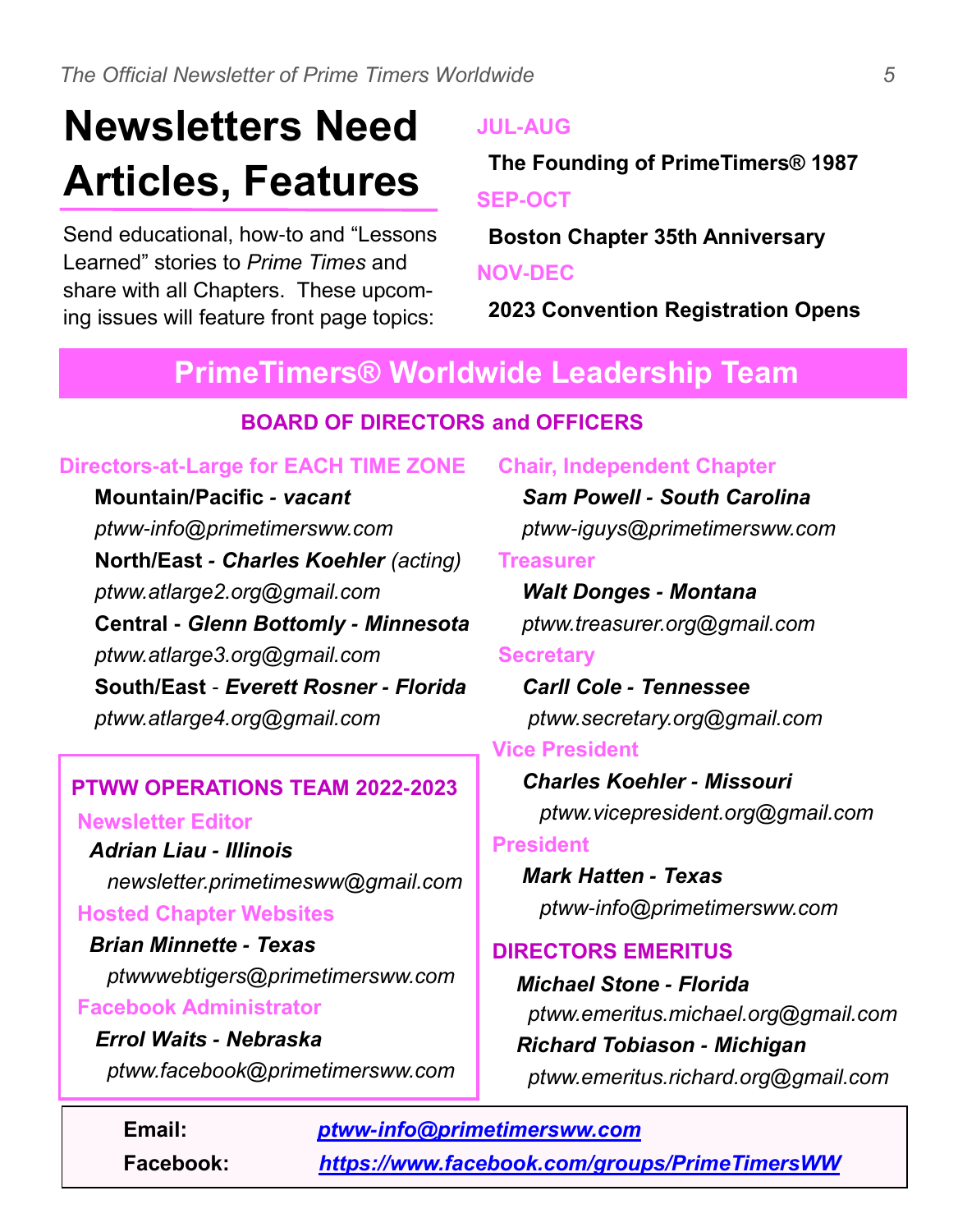### **Results from Recent Chapter Survey**

During each of the four recent Regional Chapter Zoom Meetings, we conducted a short "5 Questions in 5 Minutes" survey of representatives from all Chapters who attended.

The five survey questions included optimizing Chapter websites and/or Facebook pages to recruit members, Chapter resilience in the event of abrupt leadership changes, concerns about decreases in Chapter membership, the racial and ethnic diversity of Chapter membership, and free Zoom access for Chapters

Based on the responses to those five Chapter-centered questions, it appears that there is a high potential interest in

**improving Chapter Websites** (and/or **Facebook Pages) to recruit,** and in **addressing the lack of racial and ethnic diversity** of Chapter memberships, with a notable interest in **free Zoom access** for Chapter use too.

There appears to be a somewhat lesser concern for **Chapter resilience** (*although resilience should be a top priority for every Chapter*) as well as any **decreases in Chapter memberships**.

Please email Charles Koehler at ptww.vicepresident.org@gmail.com if you have questions or wish to include any short survey questions for future Regional Zoom Meetings.

### **Myrtle Beach's Annual Easter Baskets**



Help4Kids is a 100% volunteer organization that relies solely on donations. Their mission is to provide food for the hungry children of Horry County, South Carolina who through no fault of their own do not have enough to eat on a daily basis. PrimeTimers**®** of Myrtle Beach has been donating Easter baskets to this organization for approximately the past 10 years.

The picture (left) shows the baskets in the trunk of one of our members' car just prior to dropping them off at Help4Kids. Thanks to Phillip, Cary, and John for putting together 20 of these baskets to hand out to local kids. I'm sure it brightened their day!



*Bob Mathews President*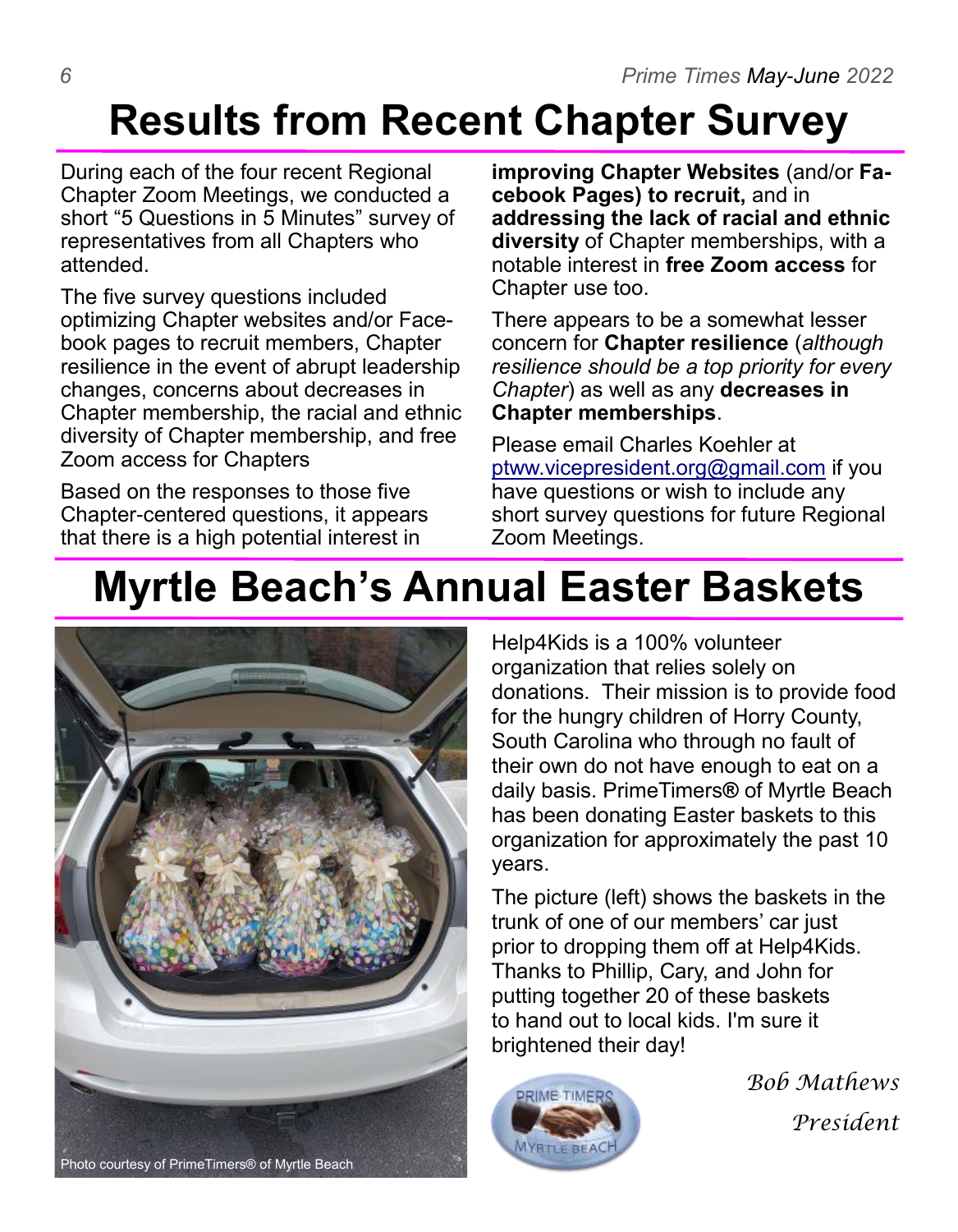### **Laughlin Nevada Annual Bus Trip**

Photo courtesy of PrimeTimers® of the Desert



Yes, the PrimeTimers**®** of the Desert 14th annual bus trip to Laughlin, Nevada did occur after much deliberation over COVID-19. The trip was attended by 45 PTOD members. The 2020 trip with 55 participants was canceled 30 days prior to departure. The 2021 trip never happened. This year, travelers gathered by 7:30 AM, and were welcomed by our President, Alex Meyer. We were provided a mini breakfast sponsored by Marty of Aspen Mills Bakery. We were also provided a bottle of water, compliments of Corporate Charter, a Laughlin Fun Book and one complimentary raffle ticket for drawings. Our destination was the Aquarius Casino Resort in Laughlin. The trip was meant to be fun, relaxing, enjoyable and to get better acquainted with fellow PTOD members. As the ride began, the volunteers distributed snacks, Jason's famous brownies, Richard's delicious home-made beef jerky and brownies. Bingo was played with the winner

receiving cash from the sale of cards for \$1 each. DVDs were played for amusement. Raffles were done through shared cash winnings, gift cards and other gifts donated or purchased for this trip. The onboard birthday boys: Jim Jensen, Rick Shaffer, Rod Rasch-Claussen and Charlie Priest were appropriately celebrated.

At 5 PM, after everyone got settled into their room, many met at the Gourmet Lounge next door at the Don Laughlin Riverside Casino for a time of socializing and sharing stories of the day. As the socializing ended, all went to find a restaurant, gamble, or just enjoy the time prior to turning in for the night.

On Tuesday, April 5, twenty-one people hopped on the bus for a two-hour ride to the Fremont Street Viva Vision Experience in downtown Las Vegas. On Wednesday, April 6, we scrapped our original planned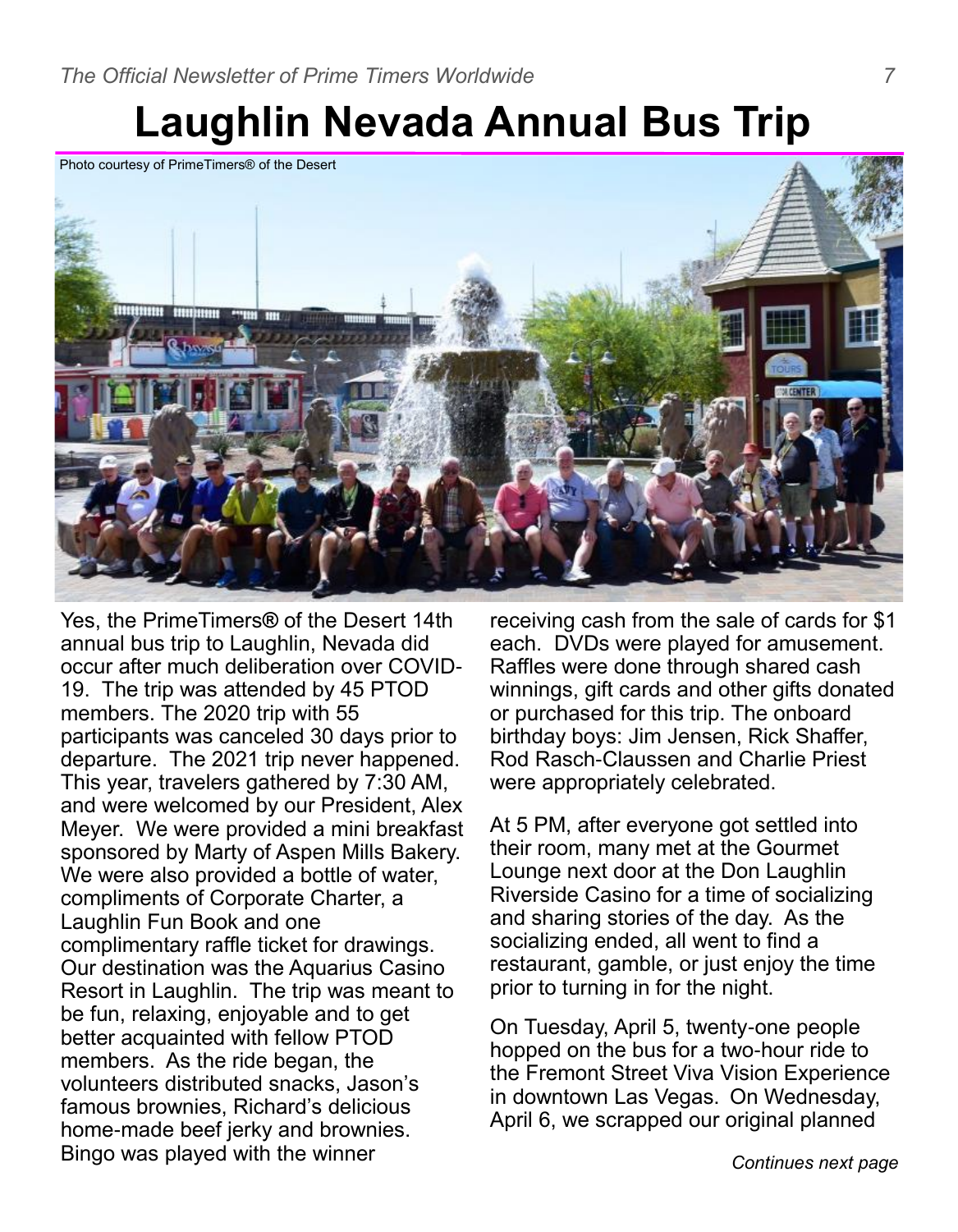# **Annual Bus Trip** *continued from page 7*

trip to Oatman, AZ, an old mining town known for its mules running wild on old Route 66, gun fight at high noon, shops, ice cream and other eating places. Strong winds in the area made this trip impossible. Instead, the group proceeded to Lake Havasu City, AZ, home of the London Bridge, brought here years ago stone by stone from London. After returning from that day's activity, we enjoyed casino activities, music drinks and each other. On Thursday, April 7, 2022, day four, all were aboard at 10 AM. The wind had quieted down from the previous day and back to Palm Springs we went, arriving at about 3:15 PM. Organizers were delighted to hear the many positive comments and gratitude shown as the 14th annual PTOD Laughlin Trip came to a

#### close.

Thanks to the PrimeTimers**®** of the Desert Board of Directors and membership for their support and allowing such an enjoyable and affordable event. Great Big Thanks to Richard Moberly, Michael Fletcher, Jim Jensen, Curtis Channell, Jim O'Neill, Jason Boone and Alex Meyer, President of PTOD and DeLon Gobeli, for all their work making this trip possible. Come join us next year!

> *(written by) DeLon Gobeli Director of Special Events*



**RIME TIMERS** 

*(edited by) Gary Dougan Board Member* 

*Steve Hamilton*

*Board Member*

### **Indy's Fellowship and Dinner**

PrimeTimers**®** Indianapolis chapter members enjoyed fellowship and dinner on April 5 at Jockamo Upper Crust Pizza. Sixteen members of the local chapter attended and one member of the former

Nashville Prime Timers group, who recently moved to Indianapolis area, joined us. Everyone had a great time and got updated on several upcoming events, including bowling night, game night at a member's home, Indianapolis Men's Chorus concert and dinner beforehand, and dates of our next 3 Prime Timers dinners.

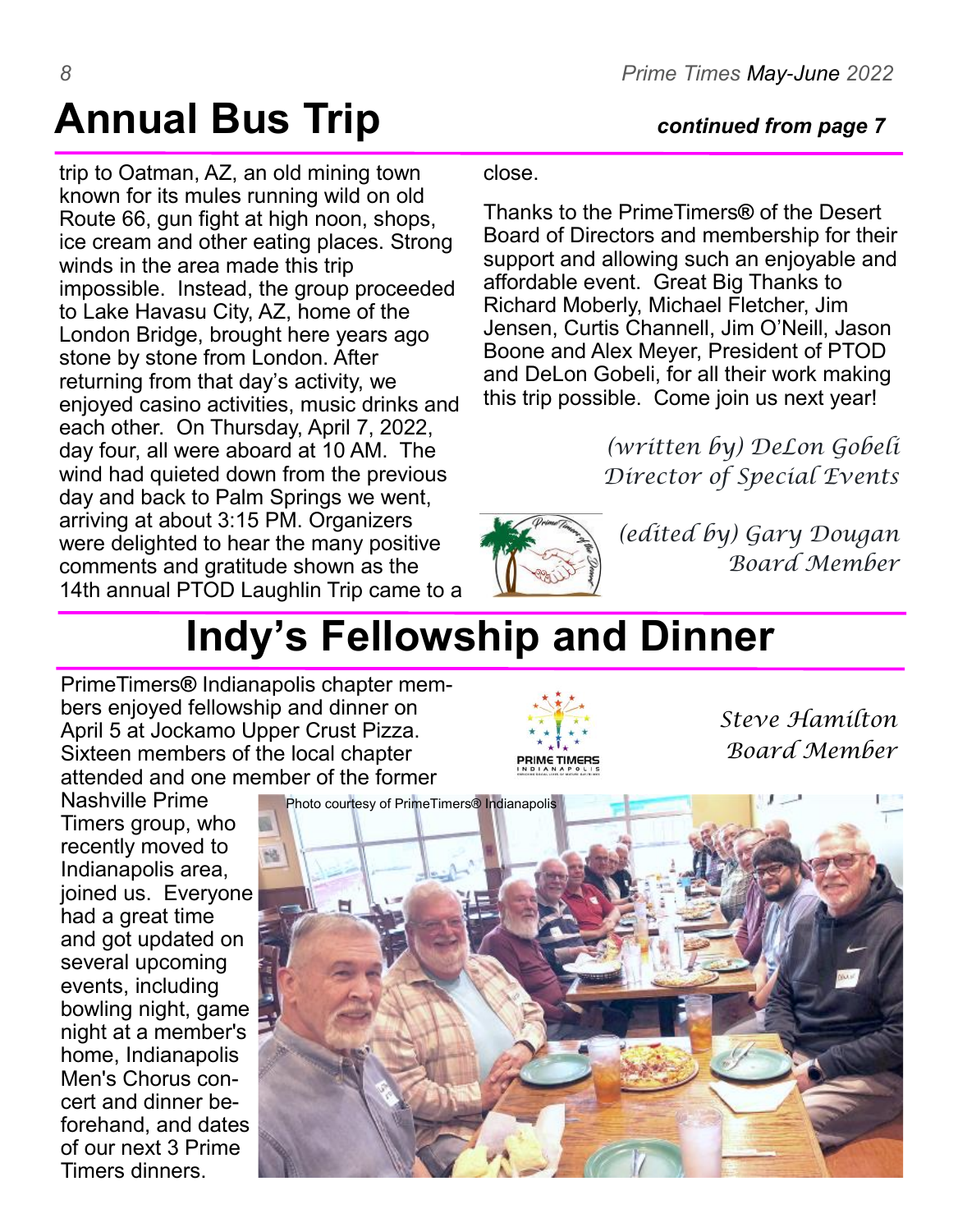### **Chapters' Promotions**

# **PrimeTimers® of the National Capital Area Celebrates 25th Anniversary**

PrimeTimers® of the National Capital Area (also known as "PrimeTimers® of Washington, DC) is celebrating its  $25<sup>th</sup>$  Anniversary as a chapter of PrimeTimers<sup>®</sup> Worldwide.

PTNCA, was originally part of the Baltimore-DC Chapter, but became a separate, independent chapter on December 17, 1996. The PTNCA Anniversary Dinner will be held on June 18, 2022, from 5-10 pm, at a Hilton Hotel at 950 North Stafford Street, in the Ballston area of Arlington, Virginia. PTNCA's 25<sup>th</sup> Anniversary had to be postponed from December of 2021 due to the Covid-19 Pandemic.

The festivities will include a "complimentary" happy hour and a fabulous sit-down dinner. The 25<sup>th</sup> Anniversary Gala will also feature live entertainment provided by "**Potomac Fever"**, a sub-group of the Gay Men's Chorus of Washington, D.C. Formed over thirty years ago, "Potomac Fever" will perform a mix of contemporary pop music, standards and Broadway songs.

The cost of ticket is \$45 for members of any chapter of PrimeTimers ® and \$55 for non-PT members. The deadline for tickets is May  $31^{st}$ , after which ticket prices will go up to \$55 for PT members and \$65 for non-PT members. For more information contact **dcprimetimers@gmail.com**.

## **Monthly Zooms**



Pittsburgh PrimeTimers**®** is inviting you to the monthly Zoom call on the third Saturday of every month at 1:00 PM Eastern Standard Time. We welcome you to attend all of our events - in person, as well as our virtual events. We will continue to host online monthly zoom calls for the foreseeable future. Please join us for our informal discussions.

Join our Zoom meeting by clicking the following link or entering the meeting ID in the Zoom app. You can also attend by phone by calling **1 929 205 6099** and entering the meeting ID.

#### Meeting ID: **830 6055 7493**

Here's the link to the Zoom call: *https://us02web.zoom.us/j/83060557493* . You can log on 5 minutes before we get started. If you haven't already, download "Zoom Cloud Meetings" on your smartphone. Find the app *here* in the App Store; or *here* on Google Play. If you plan to instead participate by computer, you'll need a camera and microphone on your computer. Go *here* to download the software.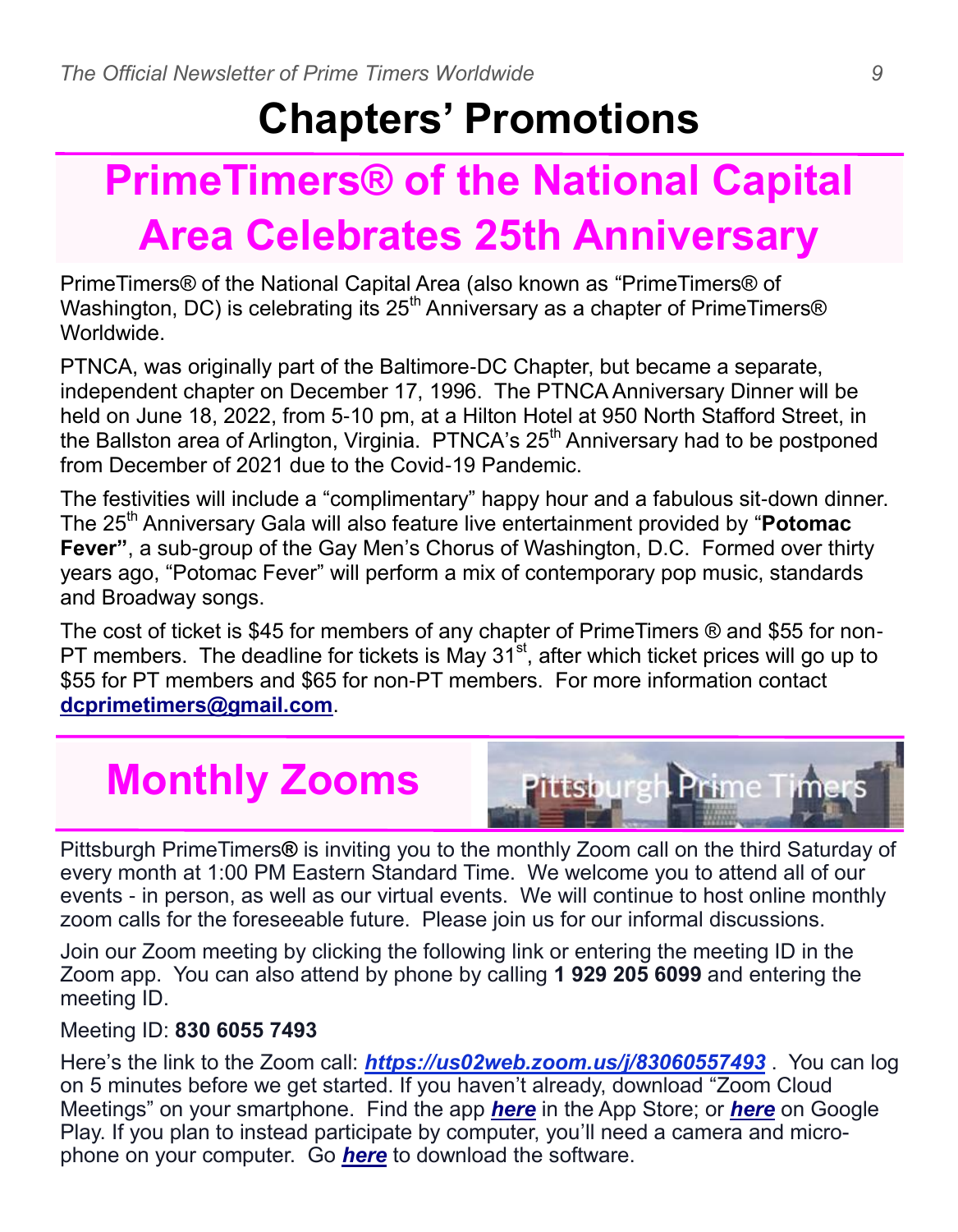### **May & June Observances**

### **Men's Health Month - Focus on Erectile Dysfunction**

*June is Men's Health Month. What better time to learn about Erectile Dysfunction (ED), a common men's health concern that may be an early indicator for more serious medical conditions.*

ED is the inability to achieve or maintain an erection that is firm enough to have sexual intercourse. In other words, the penis doesn't get hard enough to allow you to have sex.

ED happens when blood flow to the penis is limited, or nerves are damaged. The causes of ED include diabetes, heart disease, prostate cancer treatment, depression, anxiety, and the side effects of some medications. Stress, lack of sleep, smoking and excess drinking can also affect your performance.

#### **Treating ED**

ED is treatable at any age. Most men with ED start with **pills**, such as Viagra™, Levitra™, Cialis™ and Stendra™. These may improve blood flow to the penis, and with sexual stimulation, can help you achieve an erection. Some men cannot achieve a satisfactory erection with pills and other men will switch the type of pills to achieve a satisfactory outcome.

Medications are typically followed by one or more of these treatments: vacuum devices, surgically implanted devices (penile implants) or penile injections.

A **vacuum erection device** (VED) is a mechanical ED pump used to pull blood into the penis to cause an erection. The system includes a plastic cylinder, an external penile pump, and a tension band to place at the base of the penis. When the penis is erect, the ring is placed at

the base to maintain an erection long enough to have sex (up to 30 minutes). The VED is an economical option; however, men using VEDs reported discomfort and bruising when pumping and some men experience numbness so using it just before intercourse may spoil the mood.

**Penile injections** are medications (alprostadil, papaverine, etc.) which may be combined and injected directly into the base or side of the penis. The recommended frequency of injection is no more than three times weekly and should produce an erection in 5-20 minutes. The injection is administered using a fine gauge needle that may feel like pin prick; however, men may experience pain, fibrosis, and risk of a persistent erection.

A **penile implant** allows direct control of both the timing and duration of an erection. The 3-piece system includes a reservoir placed in the abdomen and two fluid filled cylinders completely concealed within the penis. Squeezing the pump in the scrotum can achieve an erection. A natural looking appearance when flaccid or erect, the implant offers concealed support for an erection whenever and wherever desired; however, this requires manual skill to use. Some risks include but are not limited to device malfunction and postoperative pain.

For more information, visit

www.EDCure.org/equality where you can take an ED assessment, find a local physician who specializes in ED, or find educational events in your area.

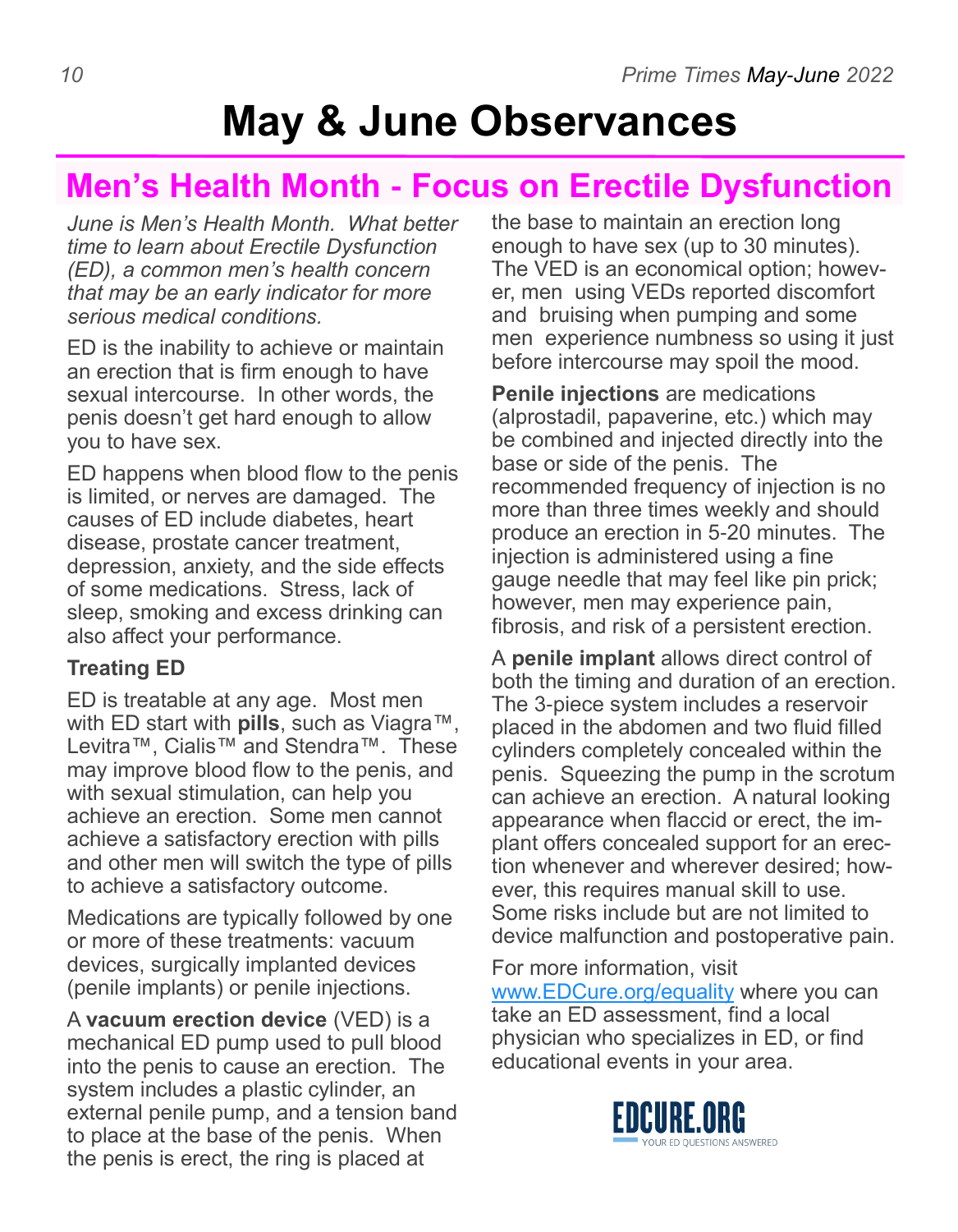### **May & June Observances**

### **National Honor LGBT Elders Day, May 16, 2022**

### **Juneteenth, June 19, 2022**

The National Honor LGBT Elders Day was established to recognize, pay tribute to and celebrate those older men and women whose courage, determination and sacrifices have made positive change possible for millions of LGBT people everywhere.

This day of recognition is an opportunity to reflect on those who have come before us, allowing us to enjoy the hard-earned progress and protections that we enjoy today, while keeping in mind that our fight for equality is far from over.

Juneteenth was established to mark the anniversary of the last African American slaves being freed in Texas. On June 19, 1865, federal troops arrived in Galveston, Texas to take control of the state and ensure that all enslaved people be freed. This, however was two and a half years after the Emancipation Proclamation went into effect January, 1863. This day, the oldest known celebration commemorating the end of slavery in the United States, has become a day for African Americans to celebrate not only their freedom, but their history, culture and achievements.

### **Paid Promotion**

# No More Neckties

### **Loren A. Olson, MD**

*"A writer of extraordinary sensitivity and grace."* 

—Norm Goldman, Publisher and Editor, Bookpleasures.com

*"A gifted storyteller."* 

—William Dameron, author of *The Lie* 

*"A carefree, explosive enthusiasm and talent."* 

—Larry Jacobson, author of *The Boy behind the Gate* 



**To invite Dr. Olson to speak to your local PrimeTimers**® **chapter, contact: Javier Perez, Page Turner Publicity: pgturnerpub@aol.com**